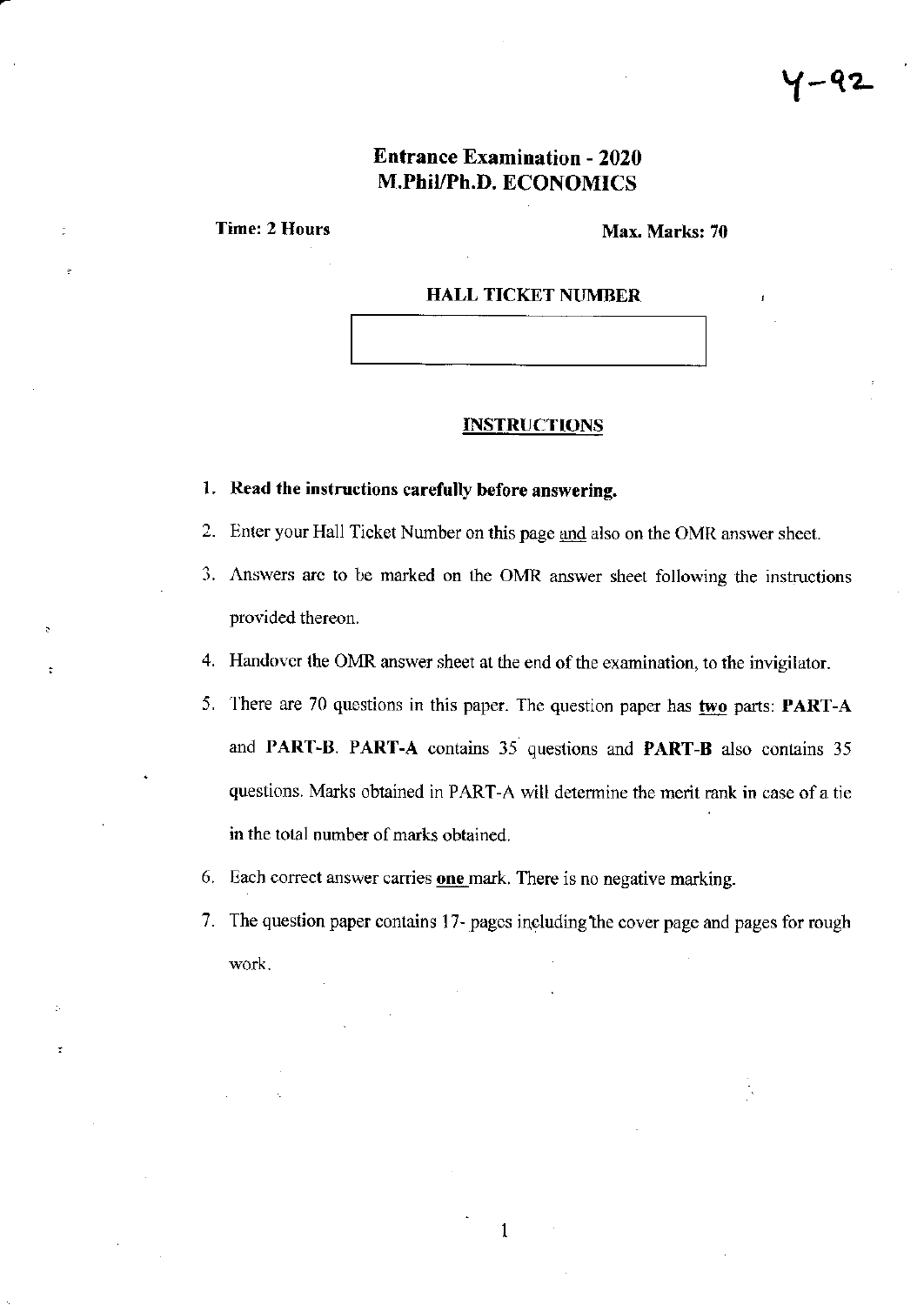## PART-A

1. A method of assigning probabilities, which assumes that the experimental outcomes are equally likely is referred to as the

- A. Objective method
- **B.** Classical method
- C. Subjective method
- D. Experimental method

2. When the results of experimentation or historical data are used to assign probability values, the method used to assign probabilities is referred to as the

- A. Relative frequency method
- B. Subjective method
- C. Classical method
- D. Posterior method
- 3. Factor analysis is used in situations where

A.Independent variables are correlated B.Dependent variables are correlated C.Both of the above D.None of the above

- 4. Heteroscedasticity occurs when
	- A. The variance of the errors is not constant
	- B. The variance of the dependent variable is not constant
	- C. The errors are not linearly independent of one another
	- D. The errors have non-zero mean

5. Match list I (measures of Dispersion, with List II (Characteristics) and select the correct answer using the codes given below the lists:

| List I(Measures of Dispersion) | List II (Characteristics) $\cdot$ |  |  |
|--------------------------------|-----------------------------------|--|--|
|                                | 1. Relative measure of            |  |  |
| A. Range                       | dispersion                        |  |  |
| <b>B.Varaince</b>              | 2. Uses limits information        |  |  |
| C. Coefficent of Variation     | 3. Standared Deviation            |  |  |
| D. Inter-quartile Range        | 4. Lower than Range               |  |  |
|                                | 5. Greater than Range             |  |  |

| A | В | C<br>$\cdot$ | D |
|---|---|--------------|---|
|   | 4 | 5            | 3 |
| 2 | 4 |              | 3 |
|   | 3 | 5            | 4 |
| 2 | 3 |              | 4 |
|   |   |              |   |

 $\overline{2}$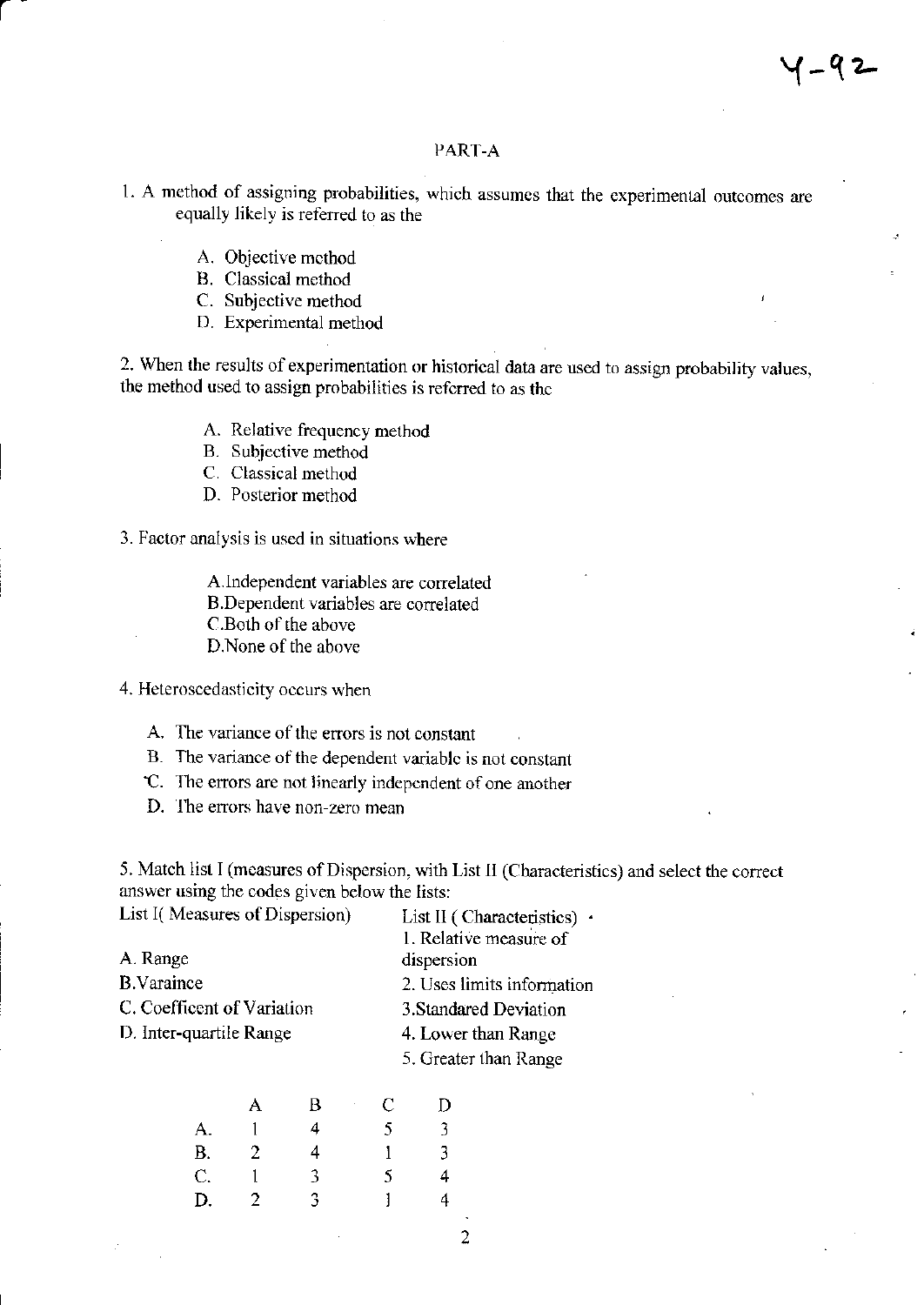6. Bconomic agents are assumed to bc rational. Such assumptions methodologically are known as:

Y-q-

- A. Empiricism
- B. General law
- C. Apriorism

 $\overline{z}$ 

D. Instrumentalism

7. Ceteris Paribus assumption frequently used in mainstream methodology resembles the use of assumption of *ideal conditions* in hard sciences. Which of the following statement is correct in this regard?

- A. Like Ideal Conditions in hard sciences, ceteris paribus is also exactly specified.
- B. Unlike Ideal conditions in hard sciences, ceteris paribus is never exactly specificd.
- C. Both are unspecified in hard sciences as well as in economics.
- D. Unlike ldeal conditions in hard sciences, ceteris paribus is always exactly specitied.

8. In econometric testing a null hypothesis is meant to be rejected to validatc a hypothesis. Which of the following method of validation is being followed here?

> A.Verification B.lnduction C.Dcduction D.Falsification

9.Milton Friedman claimed that neoclassical theory is generally valid as long as it predicts well, even if its assumptions are not tested. Such an approach to a theory building is known as.

- A. lnstrumentalism
- B. Conventionalsim
- C. 0perationalism
- D. Doctrinalism

10. Assetion (A): Stratified sampling technique is generally.applied in order to obtain <sup>a</sup> representative sample.

Reason (R): Stratified sampling technique is used when population is homogeneous.

A. Both A and R are individually true and R is the correct explanation of A

B. Both A and R are individually true but R is not the correct explanation of A

C. A is true but R is false

D. A is false but R is true

11. The method of social inquiry followed by Karl Marx in his critique of capitalist economy involved

A. Historical method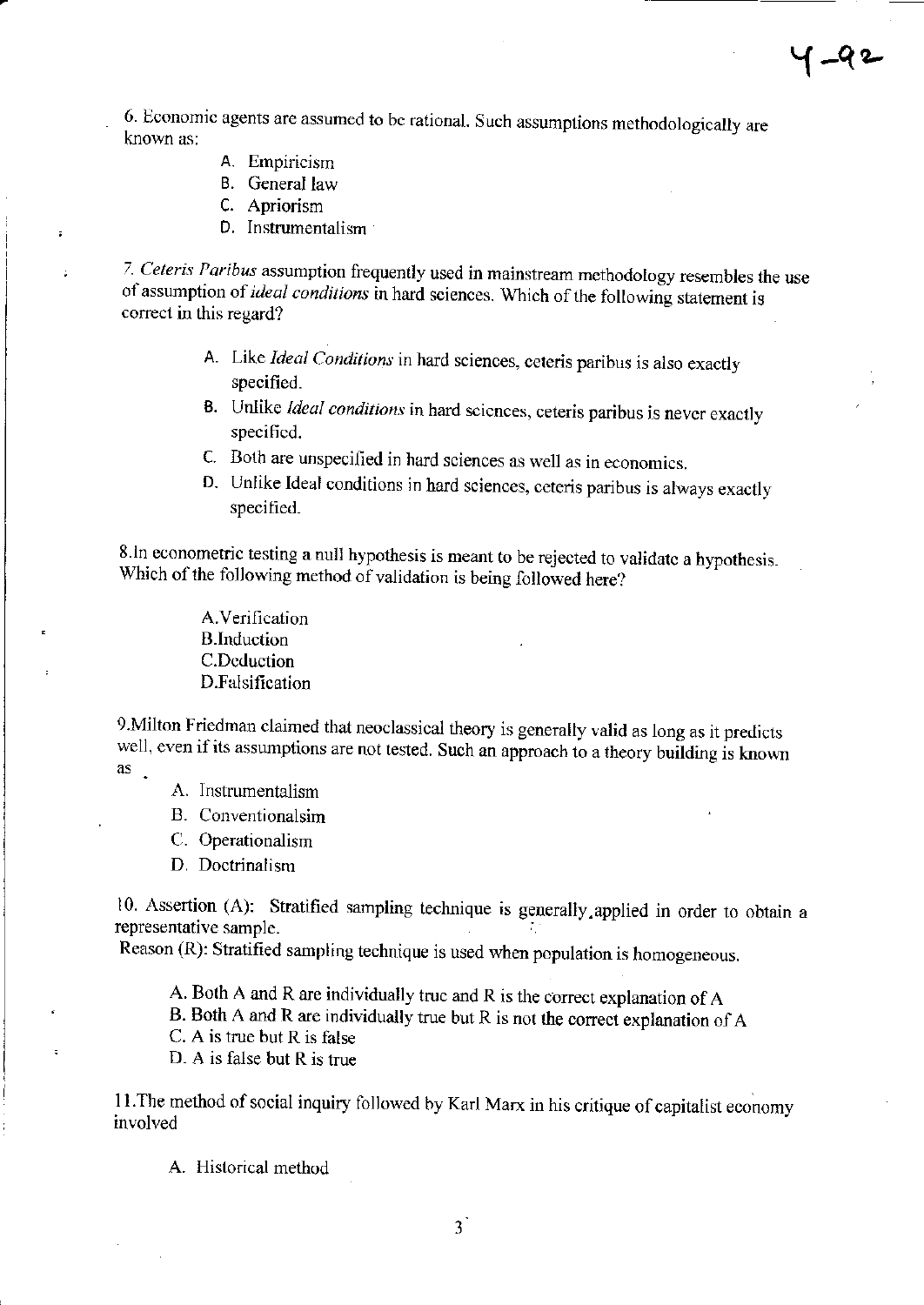| – पृ प्र

B. Dialectical method C. Political economy D. All of the above

12.All husbands are married men. Such as a statement is called

A.Truism **B.Causal** law C.Proposition D.All of them

13. Read the statements: "All flowers are red. Rose is a flower. Hence rose is red". The inference involved in the above is a based on a logic of:

- A.Induction **B.** Abduction C.Deduction D.Adduction
- 14. Saving for an individual is good. But it is not good for society as whole. This statement of Keynes is an example of :
	- A. Fallacy of compositions
	- B. Hume's Problem
	- C. Straw Man fallacy
	- D. Syllogism
- 15. Which of the following is an example of a proposition:
	- A. Excess money supply causes inflation
	- B. Fixed deposits are a part of M3
	- C. Finance Ministry officially declared defence open for FDI
	- D. Mumbai is the headquarters of RBI
- 16. Elinor Ostrum, the first woman ever to win a Nobel Prize in economics in 2009, famously contributed to field of:
	- A. Monetary economics
		- B. Macroeconomics
		- C. Financial Economics
		- D. Common Property Economics
- 17. The presumption that economic phenomenon in society exists independent of social dimensions is known as
	- A. Homoeconomicus
	- **B.** Ceteris Paribus
	- C. Reductio ad Absurdum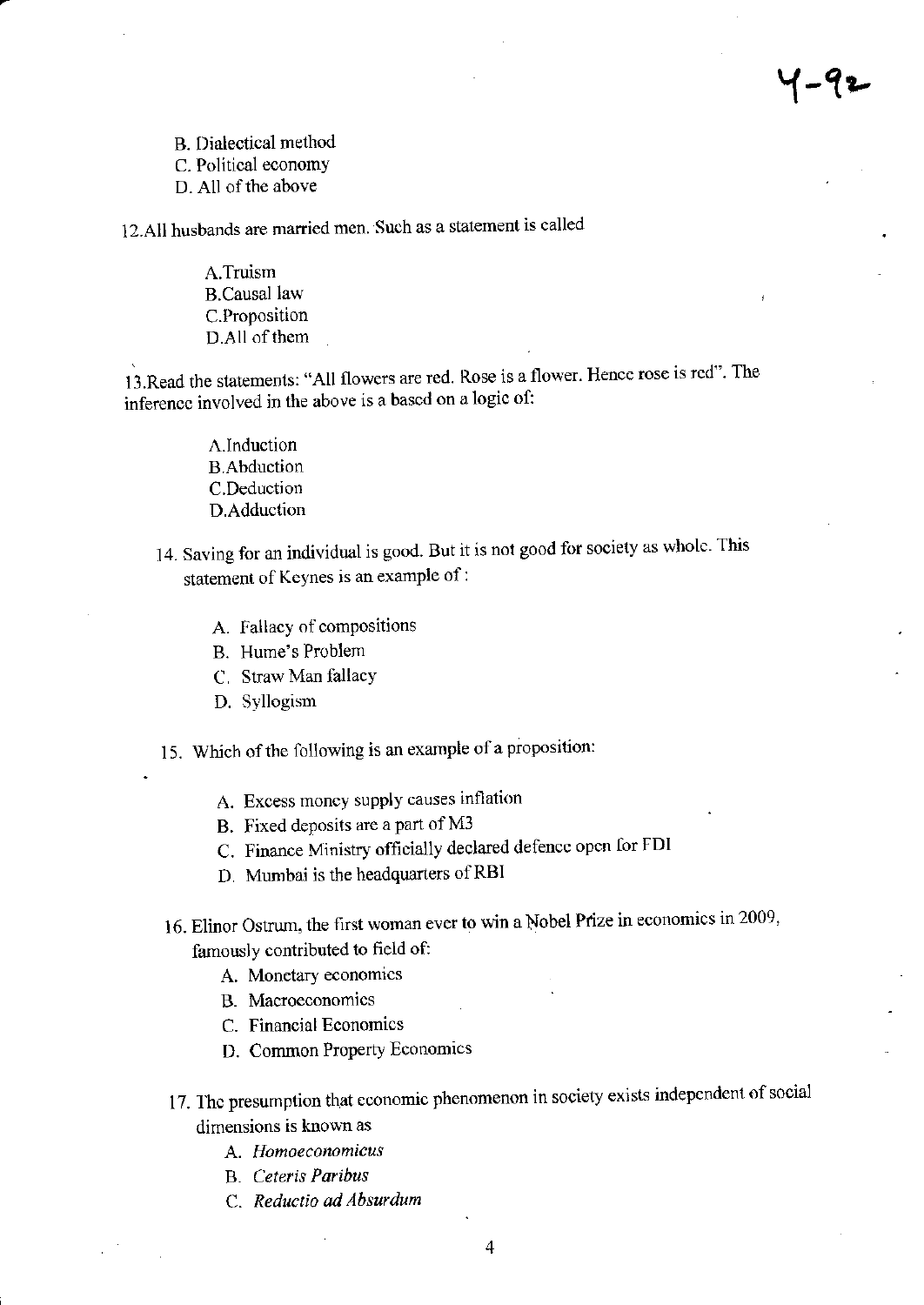#### D. All of the above

- 18. Which among the following, according to Milton Friedman, is a desirable property of a good theory?
- A. Realism of assumptions
- B. Predictive ability of the theory
- C. Internal structure of theory
- D. Mathematical elegance of the theory
- 19. An argument can have
- only one conclusion I.
- II. many conclusions
- III. only one or two premises
- IV. any number of premises
- A. I and III are true
- B. I and IV are true
- C. II and III are true
- D. II and IV are true

20. A, B and C are sets as given below:  $A = \{ \emptyset \}$ ,  $B = \{ 0 \}$ ,  $C = \{ 1 \}$ , where  $\emptyset$  is null set. Let  $n(X)$  be number of elements in a finite set X. Which of the following statements is correct?

- I. A is a null set
- II. A is a subset of B
- III.  $n(B) \le n(C)$
- IV.  $n(A) = n(B) = n(C)$
- A. Land II
- B. II and III
- C. I only
- D. IV only

21. In a valid inductive argument the conclusion follows from the premise/s

- A. Necessarily
- **B.** Contingently
- C. Both necessarily and contingently
- D. Neither necessarily nor contingently

22. Let A be a 3x3 symmetric matrix with three distinct positive eigen values and let the corresponding normalized eigen vectors be,  $v_1$ ,  $v_2$ , and  $v_3$ . Let matrix  $V = (v_1, v_2, v_3)$ , with the eigen vectors being the three column vectors of the matrix V. Which of the following are true?

- I. A is positive definite
- II.  $v_i^T v_i = 0$ , for all  $i \neq j$ .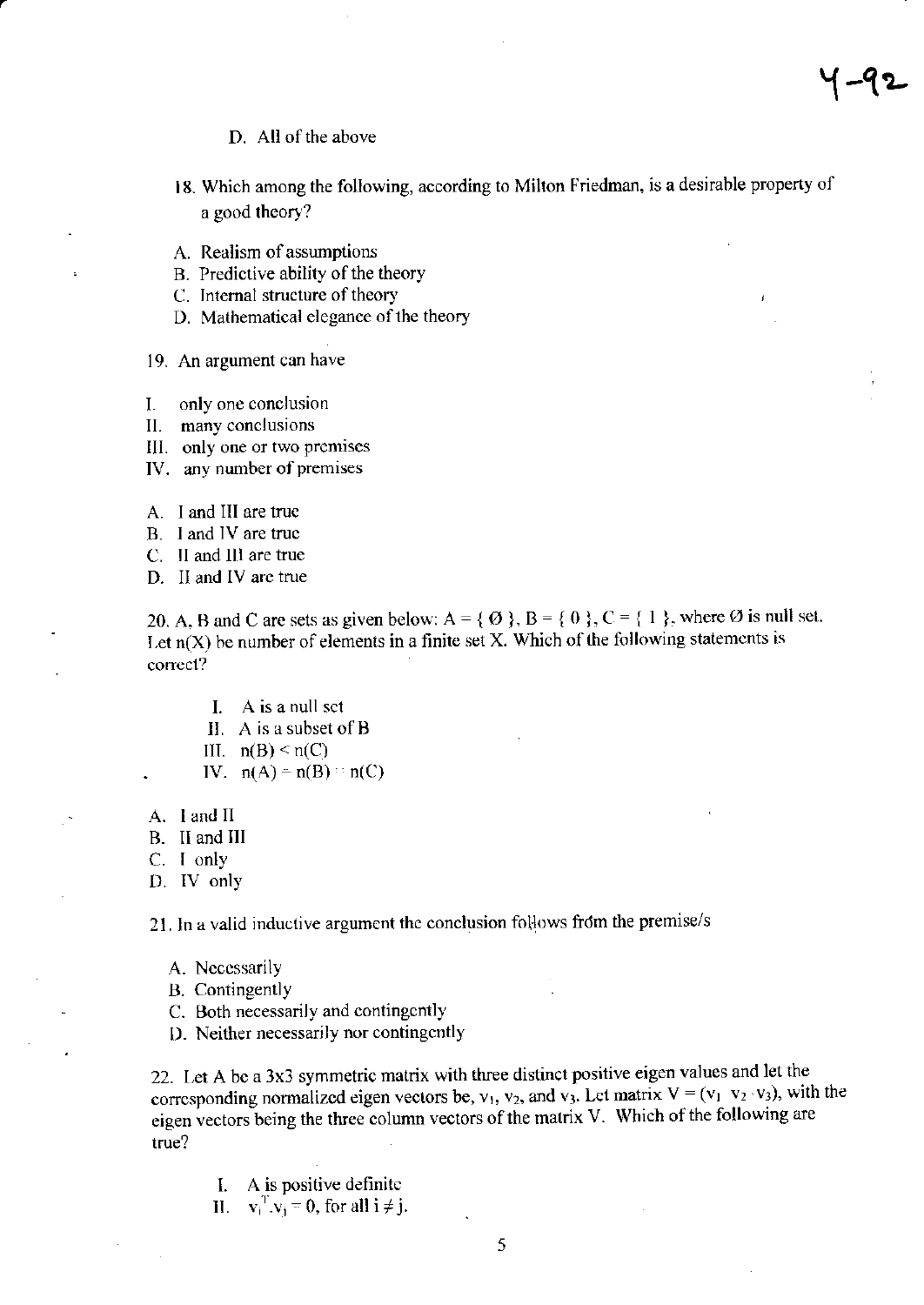J.

III.  $V^T A V$  is a diagonal matrix<br>IV.  $V^T = V^T$ .

- A. II and IV
- B. I, II, III, and IV
- C. II and III
- D. I, II and III

23. Solve  $f(x) = e^{-2(x^3 - x)} - 1$ :

- $1. x = -2.$ II.  $x = -1$ . III.  $x = 0$ . IV.  $x = \pm I$ . **V**.  $x = \pm 2$ .
- A. I and V
- B. II, III and IV
- C. II, IV and V
- D. I, II and IV

24. Which of the following is relevant for testing for the problem of autocorrelation in regression analysis?

- A. z-statistic
- B. DW statistic
- C.  $\chi^2$  (chi-square) statistic
- D. t-statistic

25. Match the estimator properties (LIST-1) with the description of them (LIST-2):

| LIST-1                                                | LIST-2<br>1. Converges in probability to parameter value as                                                                                               |
|-------------------------------------------------------|-----------------------------------------------------------------------------------------------------------------------------------------------------------|
| Unbiasedness                                          | sample size increases                                                                                                                                     |
| II. Efficiency<br>III. Consistency<br>IV. Sufficiency | 2. Contains all information available in the sample<br>3. Lowest variance in its class of estimators<br>4. Expected value of estimator equal to parameter |

|              |   |   | ाम | IV |
|--------------|---|---|----|----|
| A.           |   | 3 |    |    |
|              |   |   |    | o. |
| B. 3<br>C. 4 |   |   |    |    |
| D.           | Z |   |    |    |

26. The following has strict analytical priority with respect to equilibrium

- A. Stability
- **B.** Existence
- C. Uniqueness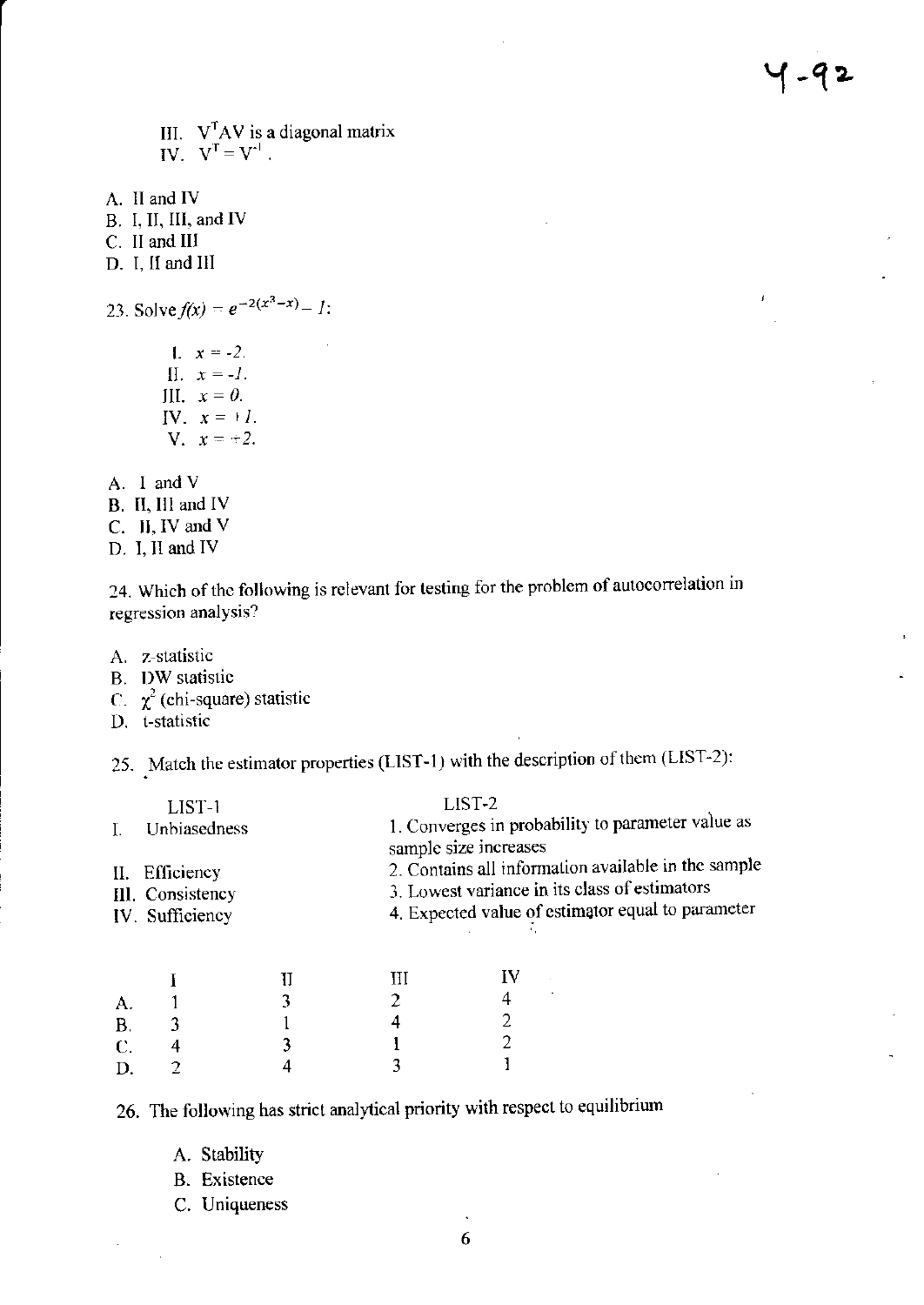Y-qo-

#### D. None of the above

2T.Sunrisers Hyderabad wins with probability of 0.6. loses with probability of 0.3 and ties with probability of 0.1. The team plays three games in the IPL. What is the probability that the team wins at lcast twice and does not lose?

A.0.036

- B. 0.108
- $C. 0.216$
- D. 0.324

28.A dance class contains 10 boys and 20 girls of which half the boys and half the girls are Kuchipudi dancers. What is the probability that a person chosen at random is a boy or a Kuchipudi dancer?

A. 1/2 B. I/3  $C. 2/3$ D. l/6

29. In Italy the number of COVID19 patient was found to be  $4 \text{ X } 10^6$  at noon of  $28^\text{th}$  February. At noon of 29<sup>th</sup> February the number was 9 X 10<sup>6</sup>. If the number increased at constant rate per hour, how many people were affected at the intervening midnight?

 $A.5 \times 10^6$ B.  $6 \times 10^6$ C.  $7 \times 10^6$ D.  $8 \times 10^6$ 

'30. Power of the test is:

- A.  $1 P$  [Accept the Null Hypothesis  $({H_0})$  when  $H_0$  is wrong]
- B. P (Accept  $H_0$  when  $H_0$  is wrong)
- C.  $1 P$  (Accept  $H_0$  when  $H_0$  is true)
- D. P (Accept  $H_0$  when alternative hypothesis  $H_1$  is true)
- 31. The Koyck approach is one of the methods, which can be used
	- A. In the estimation of the static model
	- B. In selecting statistically significant intercept terms in a big regression model
	- C. In the estimation of the distributed lag models

D. None of the above

32. The correlation coefficient between two variables  $P_i$  and  $Q_i$  is 0.80 and their covariance is 20. If the variance of  $P_i$  series is 16, the standard deviation of  $Q_i$  series is

A. difficult to determine from the above data information.

B. 1.563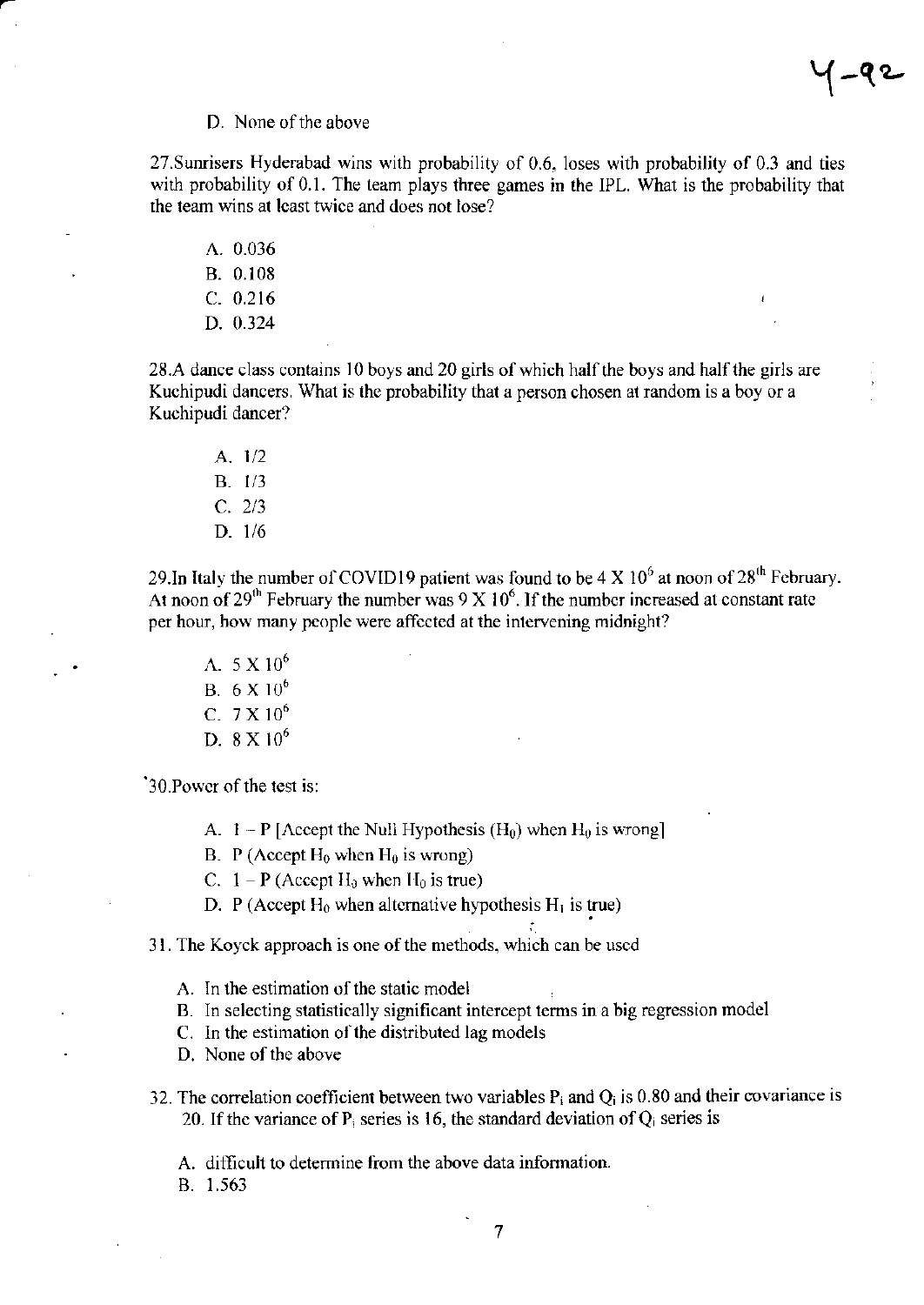$C. 4.000$ D. 6.250

33. Suppose you deposit Rs.100/- in an open ended debt mutual fund that yields 10% return, compounded annually. How much will you realize if you redeem all your units after 2 years?

> A. Rs. 121 **B.** Rs. 125 C. Rs. 221 D. Rs. 120

34. Fisher's Ideal index number is

A. arithmetic mean of Laspeyer's and Pasche's index

- B. harmonic mean of Laspeyer's and Pasche's index
- C. geometric mean of Laspeyer's and Pasche's index
- D. none of the above

35. If Heteroscedasticity is present in a regression model but ignored, the OLS estimator will be.

- A. Biased
- B. Inconsistent
- C. Inefficient
- D. All of the above

#### PART-B

- 36. Which of the following change is brought in IS Curve by an increase in government expenditure
	- A. Will increase the slope of the IS curve
	- B. Will decrease the slope of the IS curve
	- C. Will shift IS curve downwards
	- D. Will shift IS curve upwards

37. If there is a liquidity trap existing in the economy, the shape of the LM curve is :

- A. Vertical
- B. Sloping upwards
- C. Sloping Downwards
- D. Horizontal

### 38. John Maynard Keynes argued that investment demand in economy is:

- A. Determined by the real interest rate
- B. Determined by the nominal interest rate
- C. Determined by expectations of the entrepreneurs
- D. Determined by technology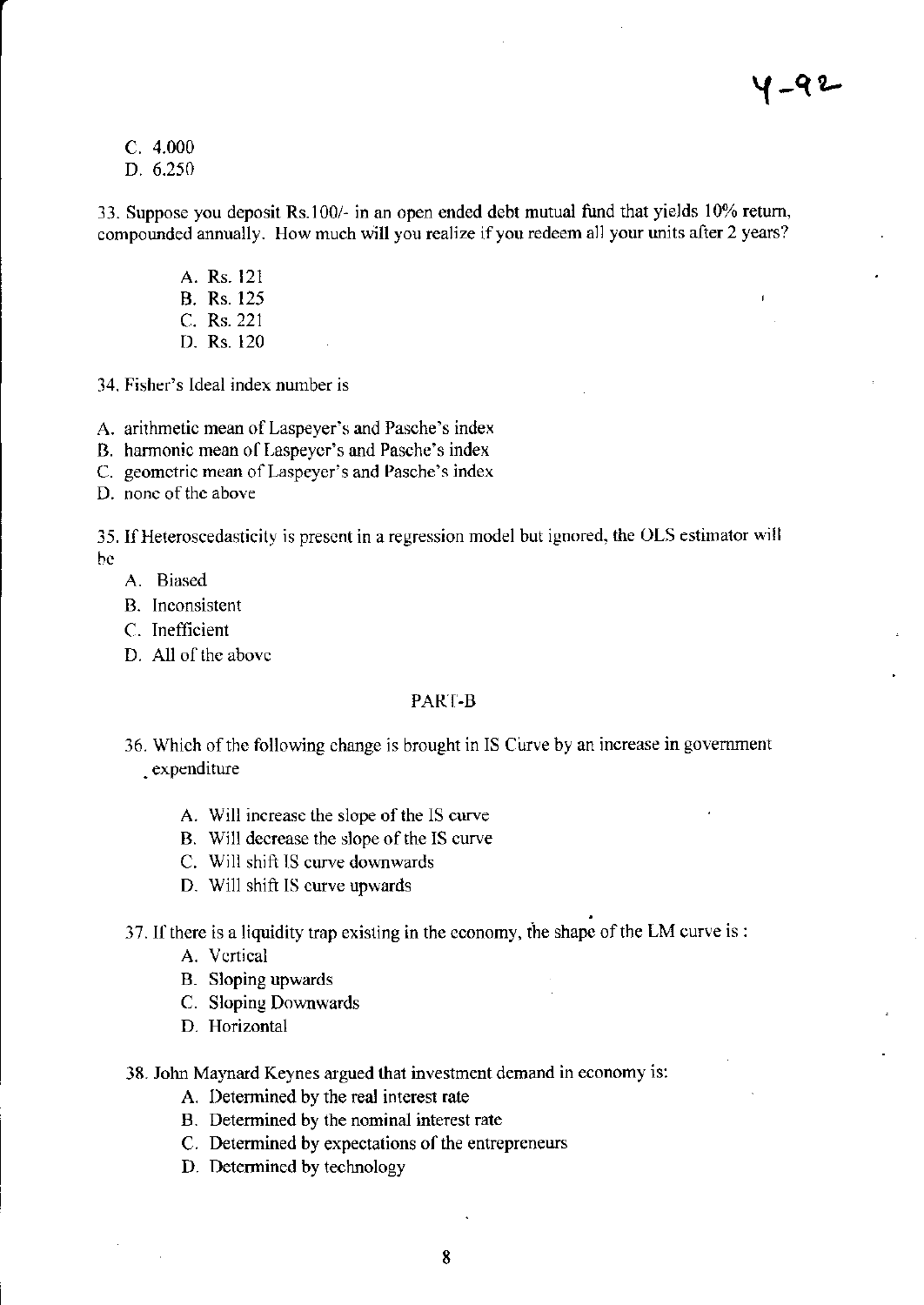39. Bad cars drive good cars out of second hand car market. George Akerlof called this as an example of:

Y-ae-

- A. Paradox of car market
- B. Problcm of Lernons
- C. Problem of additivity
- D. Problem of private goods
- 40. Let a 2-good exchange economy be such that individual utility functions arc strictly quasi-concave and strictly monotonous increasing. Then,

A. the set of core allocations and the set of competitive allocations are both nonempty.

B. the set of core allocations and the set of competitive allocations are both empty.

C. the set of core allocations is empty but the set of competitive allocations is nonempty.

D. the set of core allocations is non-empty but the set of competitive allocations is empty.

4l . According to Real Business Cycles modcl, employment in an econorny may dccline due to:

- I. lack of demand
- IL liquidity trap
- III. adverse climate conditions
- IV. technology shock
- A. I, Il and IV are truc
- B. II is true
- C. lll and IV are true
- D. I and III are true

42. Which of the following measures of income inequality is sensitive to lower incomes?

- A. Atkinson index
- B. Gini coefficient
- C. Coefficient of variation
- D. Relative quartile deviation

43. What is the difference between Cournot and Bertrand model of competition in terms of equilibrium prices?

- A. In cournot model Bertrant models of oligopoly prices will be above marginal cost
- B. ln coumot model, prices will be above marginal cost, while for Bertrand model prices will be equal to marginal cost
- C. In coumot model, prices will be above marginal cost, while for Bertrand model prices will also be above marginal cost
- D. In cournot model, prices will be equal to marginal cost, while for Bertrand model prices will also be above marginal cost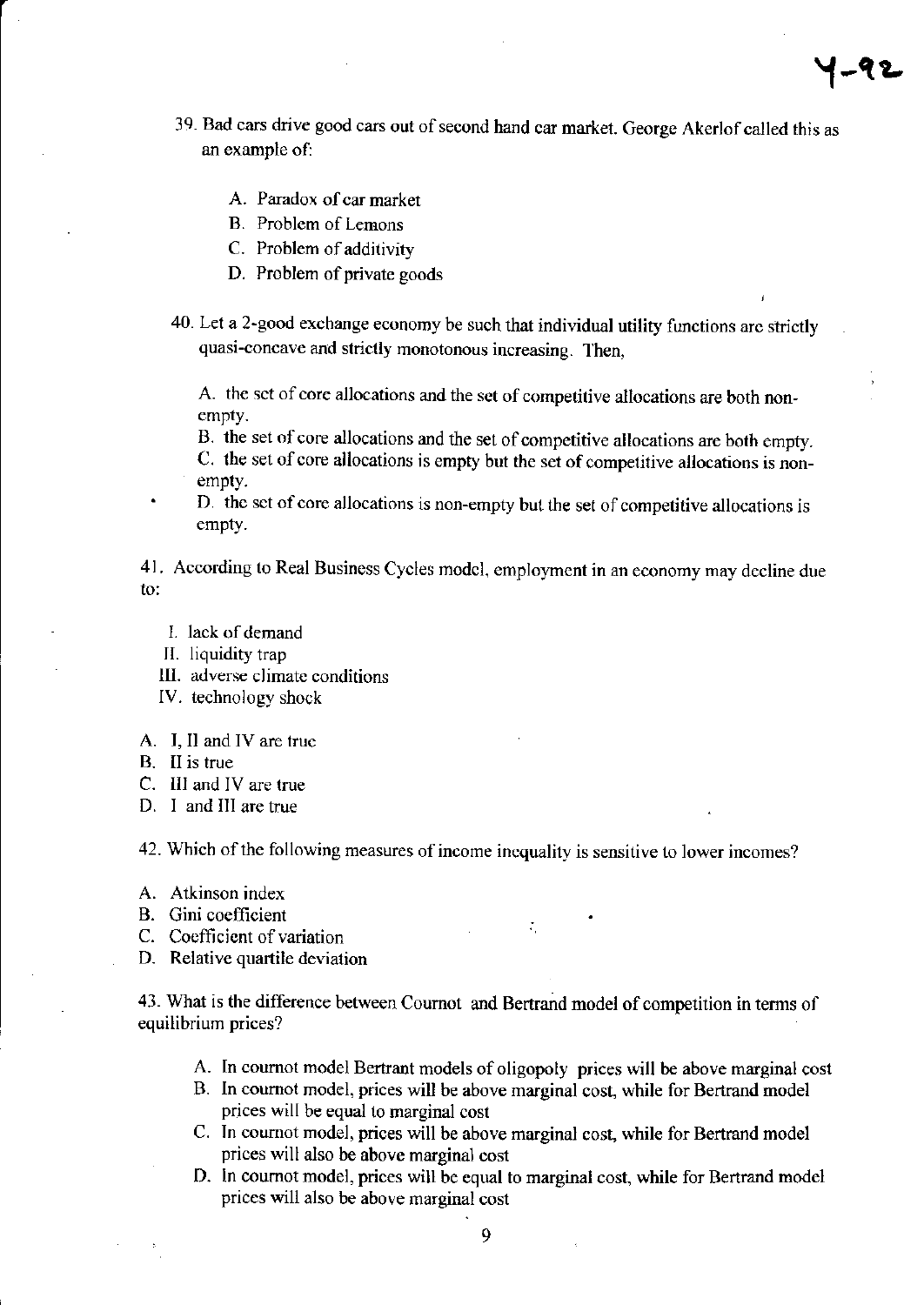44. Match the following authors (LIST-1) with the books written by them (LIST-2):

|    | LIST-1                  |  | LIST-2                                    |
|----|-------------------------|--|-------------------------------------------|
| I. | Leon Walras             |  | 1. The Economic Consequences of the Peace |
|    | II. Adam Smith          |  | 2. Principles of Economics                |
|    | III. John M Keynes      |  | 3. Capitalism, Socialism and Democracy    |
|    | IV. Joseph A Schumpeter |  | 4. The Theory of Moral Sentiments         |
|    | V. Alfred Marshall      |  | 5. Elements of Pure Economics             |
|    |                         |  |                                           |
|    |                         |  |                                           |

|                |                | п | Ш              | -IV | ٧ |
|----------------|----------------|---|----------------|-----|---|
|                | $\overline{2}$ | 5 | 3 <sup>1</sup> | 4   | I |
|                | 5              | 4 |                | 3   | 2 |
| A.<br>B.<br>C. | 4              | 2 |                |     | 3 |
| D.             | 5              |   | 2              | 3   |   |

45. Who headed the National Planning Committee formed in 1938 by Indian National Congress?

- A. J L Nehru
- B. J C Kumarappa
- C. P C Mahalanobis
- D. VKRVRao

46. Which Indian state(s), in the most recent years, is/are estimated to produce the highest amount of pulses; the highest amount of oilseeds?

- A. Rajasthan (pulses); Gujarat (oilseeds)
- B. Rajasthan (both pulses and oilseeds)
- C. Madhya Pradesh (pulses); Rajasthan (oilseeds)
- D. Madhya Pradesh (both pulses and oilseeds)

47. According to Adam Smith,

- A. rate of interest is comparatively high in rich and growing societies
- B. rate of interest is comparatively high where the moneylenders are well entrenched
- C. rate of interest is comparatively high where banking is well established
- D. rate of interest is comparatively high in poor and stagnating societies

48. Given inverse demand function,  $p^2 = 1000. q^{3}$ ,  $p > 0$ ,  $q > 0$ , where p, q are respectively price and quantity. Then as price increases, the absolute magnitude of price elasticity of demand,  $|e_p|$ ,

- A. remains constant
- B. increases
- C. decreases
- D. first increases and then decreases (for  $p > 1$ ).
- 49. If the exchange rate changes from 70 Rupees per dollar to 80 Rupee per dollar, A. The dollar has appreciated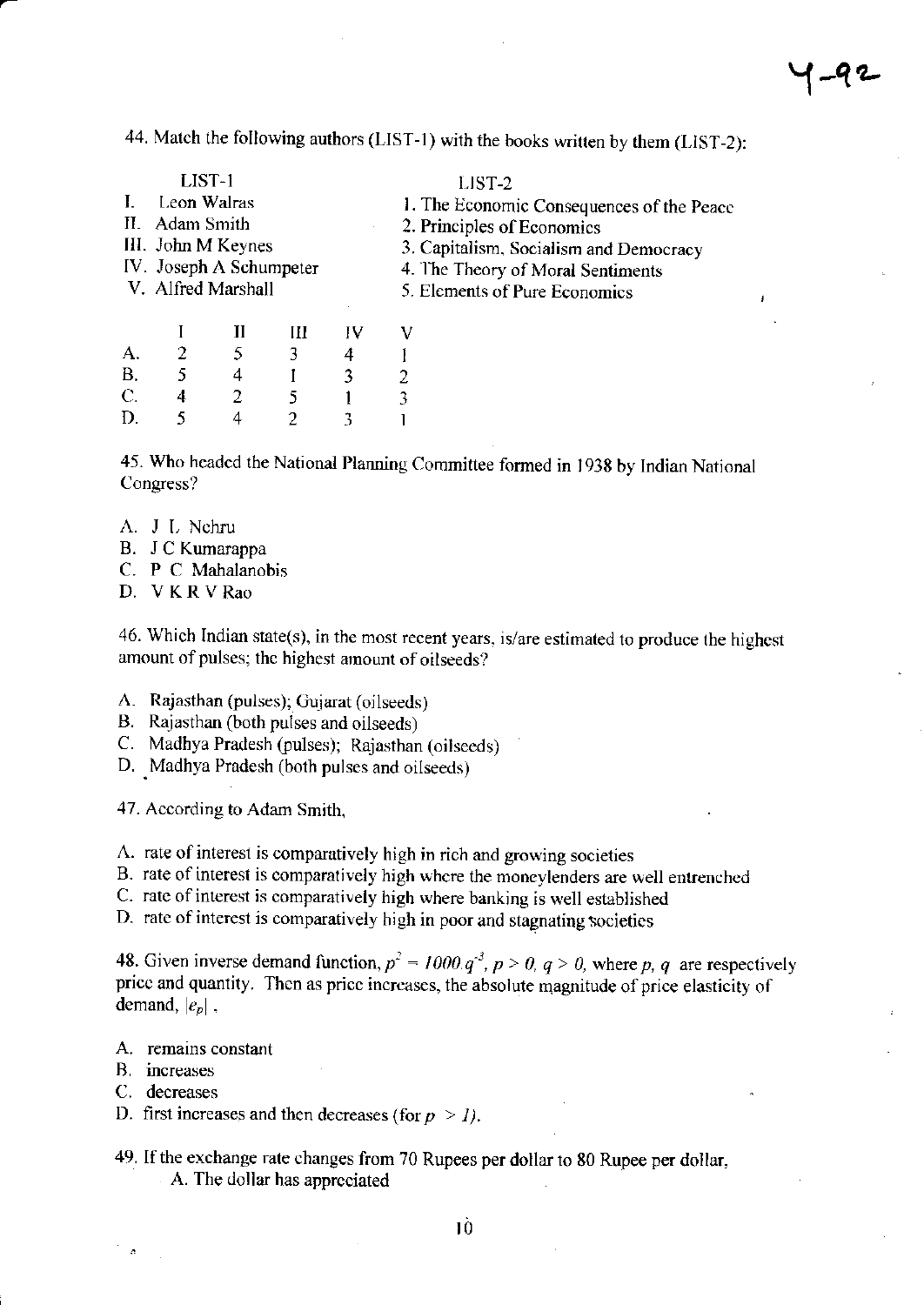B. The dollar has depreciated

C. Rupee has appreciated

D. None of the above will occur

50. Which of the following is TRUE for MUDRA?

- A. MUDRA finances through Banks, MFIS and NBFCs.
- B. MUDRA is not engaged in refinance
- C. MUDRA is not an NBFC
- D. MUDRA directly lends to farmers

51. In Keynes' theory, the level of employment is determined by conditions in

⊺–५2

- A. Labour market
- B. Money market
- C. Goods market
- D. Bond market

52. Which Indian economist argued that Keynes' policy of deficit financing would be inflationary if supply constraints are binding?

- A. D R Gadgil
- B. VKRVRao
- C. B R Ambedkar
- D. K. N Raj

53. The likely growth rate of the economy is \_\_\_\_\_ if the saving rate is 30 percent and the incremental capital-output ratio is 3.

- A. 9 percent
- B. 27 percent
- C. 33 percent
- D. 10 percent

54. The concept of 'key sector' in industrial development is due to

- A. Ilirschman
- **B.** Lewis
- C. Nurkse
- D. Rosenstein-Rodan

55. In Hicks neutral technical progress, the ratio of marginal product of capital to the marginal product of labour remains unchanged. The point of comparison is made at

 $\mathcal{L}_\mathrm{c}$ 

- A. Constant Capital Labour ratio
- B. Constant Capital-Output ratio
- C. Constant Labour -Output ratio
- D. Constant growth of output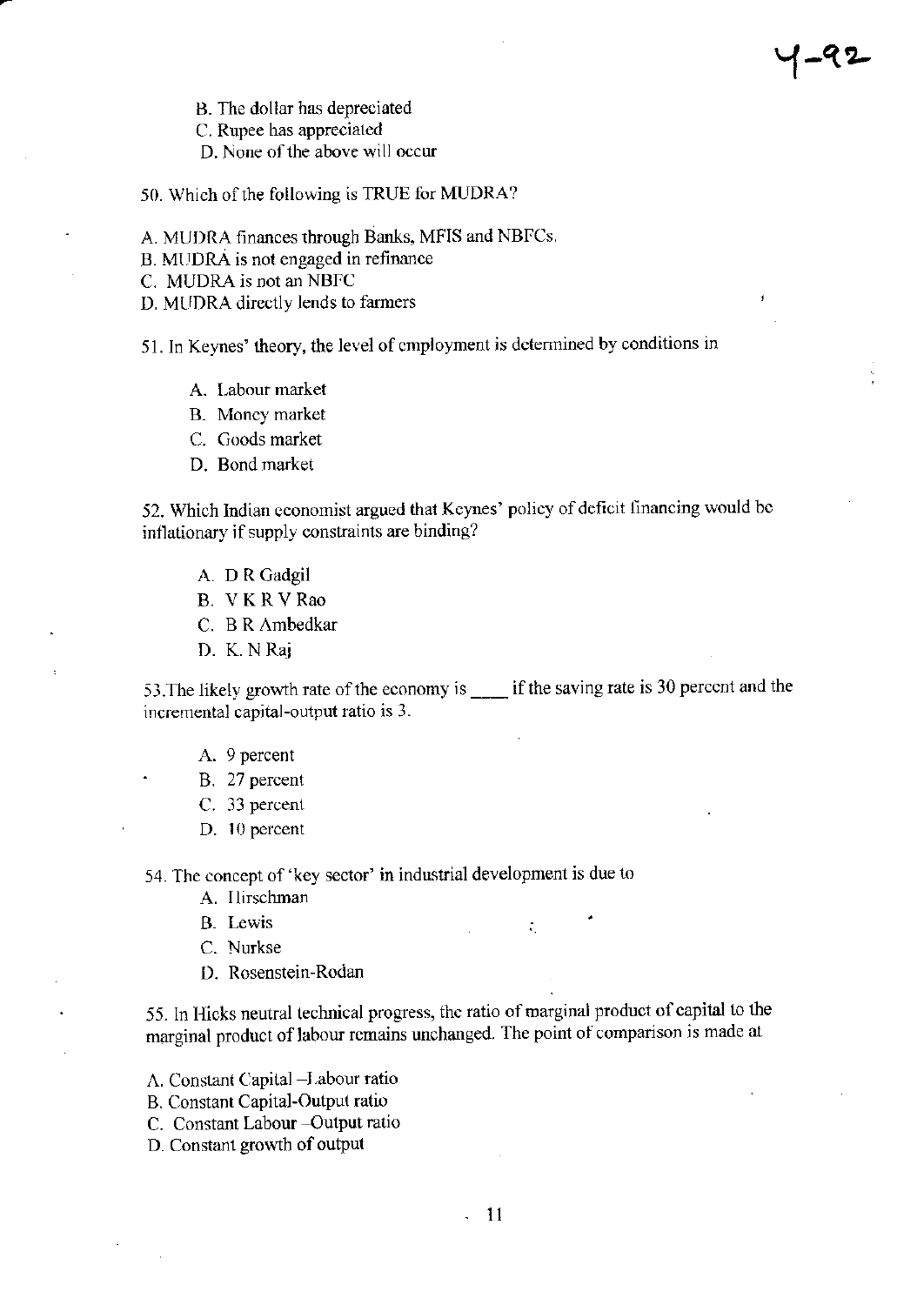56. Which type of disembodied technical progress is consistent with steady stage growth?

- A. Hicks neutral Technical Progress
- **B. Solow Neutral Technical Progress**
- C. Harrod Neutral Technical Progress
- D. Robison's Neutral Technical Progress

57. In endogenous growth models of research and development, the share of population working in research is never optimal, which one of the following is not the cause of this nonoptimality?

- A. 'Stepping on toes' effect
- **B. Consumer Surplus effect**
- C. Missing market
- D. Complete market

58. In Kaldor's theory of growth and Income distribution, the final relation among capitalists savings rate, rate of profit and growth,  $g = rs_c$  is derived under the special assumption of

- A. Workers saving propensity,  $s_w = 1$
- B. Workers saving propensity,  $s_w = 0$
- C. Capitalists saving propensity,  $s_c = 1$
- D. Capitalists saving propensity,  $s_c = 0$

59. The Bhaduri and Marglin post Kaleckian growth model challenged the canonical Kaleckian growth model by recasting the investment function as a function of

A. Rate of utilization and the profit share

- B. Rate of utilization and the profit rate
- C. Rate of utilization and the wage share
- D. Rate of utilization and the wage rate
- 60. Consider the following statements
	- 1. Scheduled banks are usually in the form of private, foreign and nationalised banks.
	- 2. Non-Scheduled banks are subject to the statutory cash reserve requirement.

3. The Reserve Bank of India has the function of controlling commercial banks and various other economic activities

4. As per RBI act 1934, it is mandatory that every NBFC should be registered with RBI to commence or carry on any business.

Of these statements are correct\_\_\_\_.

- A. 1 and 3 B.1, 2 and 3 C.1, 3 and 4 D. 1, 2, 3 and 4
- 61. The index of cropping intensity is defined as the
	- A. ratio of gross irrigated area to net irrigated area
	- B. ratio of net cropped area to net irrigated area
	- C. ratio of gross cropped area to net sown area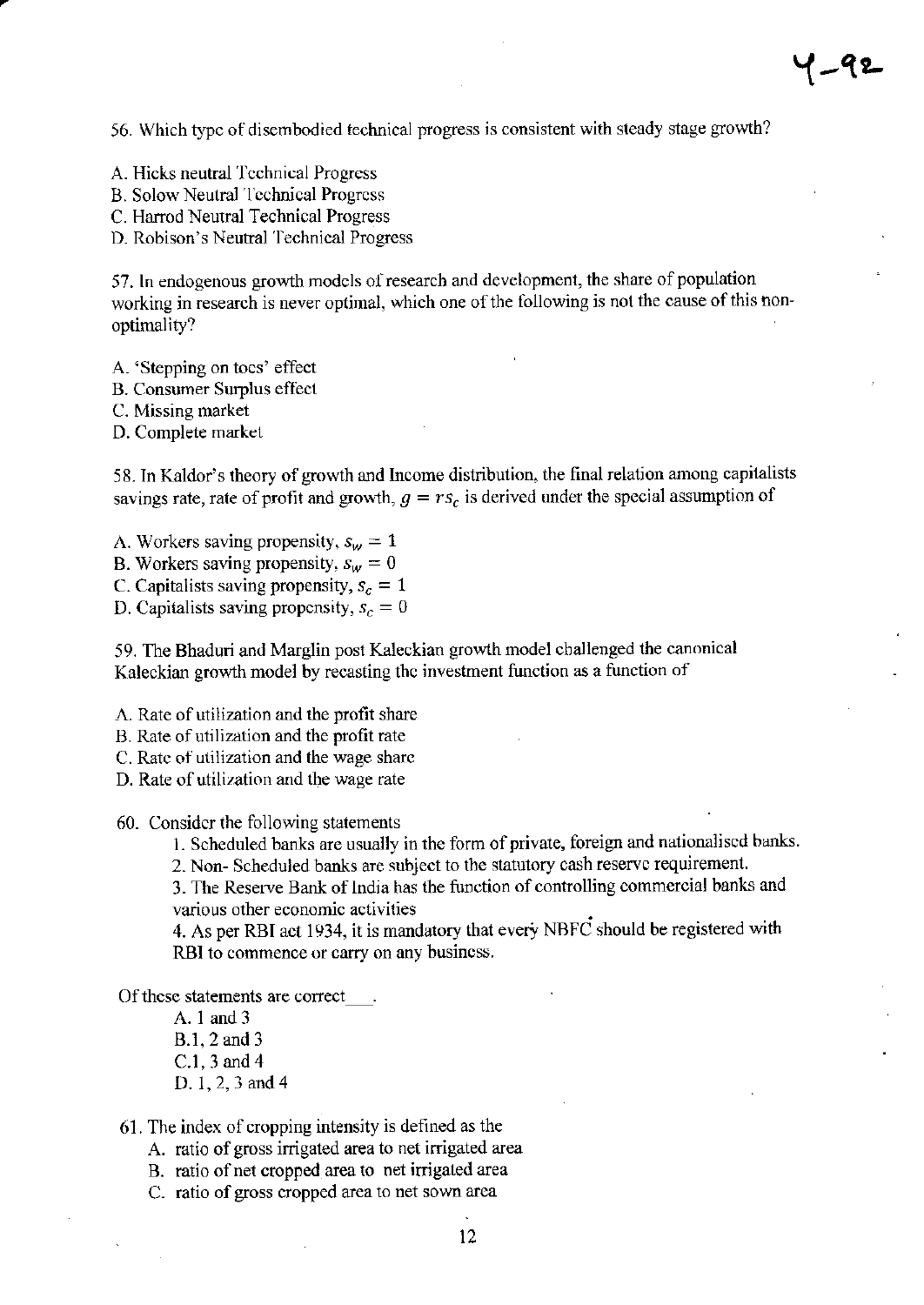1-92

D. ratio of price index to crop arca index

62. In Indian economy, the green revolution aimed at achieving self-sufficiency in loodgarins but the yellow revolution is associated with which of the following?

- A. Edible Oilseeds
- B. Yellow paddy
- C. Potato
- D. Chillies

63.The Revenue Ncutal Rate (RNR) rcfers to a

- A. multiple-tax-rate system that allows the government to receive the same amount of tax revenue pre- and post tax rcforms.
- B. single tax rate that allows the government to receive the same amount of tax revenue despite the changes in tax laws
- C. tax system which has neutral impact on the reserve money of RBI
- D. tax rate adopted under the Goods and Services Tax (GST) in india
- 64. The first welfarc theorem: resource allocation is pareto efficient, if
	- A. the markets are perfectly competitive
	- B. the markets are perfectly competitive and with no technological externality
	- C. the markets are perfectly competitive market, with no technological cxtemality and no market failure relatcd to uncertainty
	- D. the markets based allocation are always efficient
- 65. The indirect utility function is
	- A. the maximum utility attainable at given prices
	- B. the maximum utility attainable at given prices and income
	- C. the maximum utility attainablc at given income
	- D. A potential economic problem that arises when government wants to auction land for oil drilling is

#### 66. Which one of the following is not an essential assumption of Coase theorem?

- A. No stategic behavior
- B. Voluntary exchanges
- C. No endowment effect
- D. Sunk cost is zero

67.Which one of the following is not a feature of "Value Added Tax"?

- A. It is a multi-point destination based system of taxation.
- B. It is a tax levied on value addition at each stage of transaction in the production distribution chain.
- C. It is a tax on the final consumption of goods or services and must ultimately be bome by the consumer.